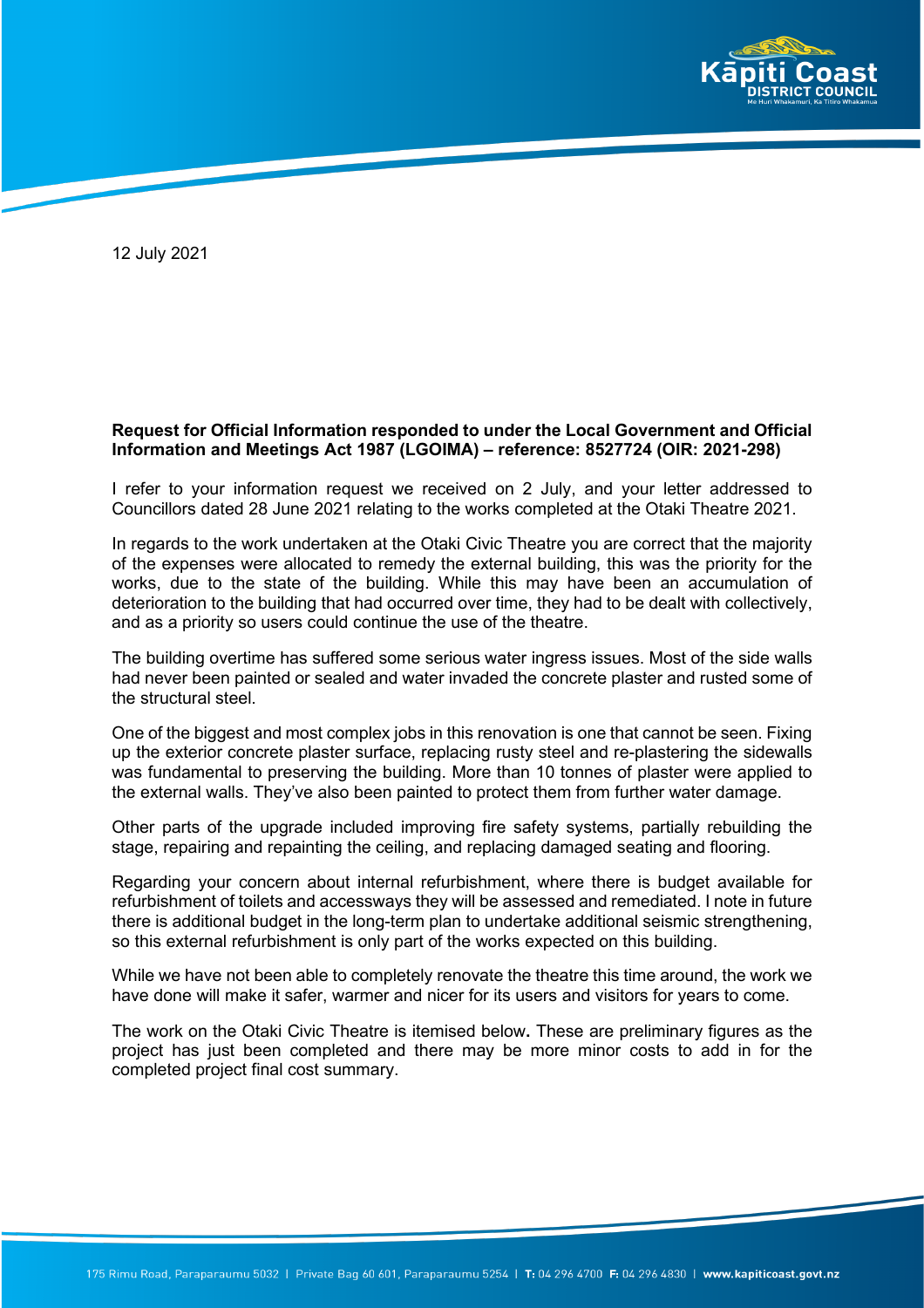| <b>Total Project Costs</b>                      |               |               |  |  |  |  |  |
|-------------------------------------------------|---------------|---------------|--|--|--|--|--|
| As of 30/6/21                                   |               |               |  |  |  |  |  |
| Category                                        | <b>Budget</b> | <b>Actual</b> |  |  |  |  |  |
| <b>Construction Costs (FPL)</b>                 | \$588,537     | \$588,537     |  |  |  |  |  |
| <b>Consultancy Services</b>                     | \$30,000      | \$11,143      |  |  |  |  |  |
| <b>Staff Time</b>                               | \$77,350      | \$10,000      |  |  |  |  |  |
| <b>Relocation &amp; Storage</b>                 | \$15,000      | \$8,589       |  |  |  |  |  |
| Project Mgmt/H&S                                | \$60,000      | \$65,732      |  |  |  |  |  |
| <b>Project Contingency</b>                      | \$150,000     | \$121,120     |  |  |  |  |  |
| <b>Total Estimated Project Costs (excl GST)</b> | \$920,887     | \$805,121     |  |  |  |  |  |
| Variations                                      | \$230,300     | \$232,723     |  |  |  |  |  |
| <b>Total Project Costs</b>                      | \$1,151,187   | \$1,037,844   |  |  |  |  |  |
| <b>PGF Funding</b>                              | $-$500,000$   | $-$500,000$   |  |  |  |  |  |
| <b>KCDC</b> to fund                             | \$651,187     | \$537,844     |  |  |  |  |  |

### **Ref #1**

| <b>Consultancy Tracker</b> |               |               |               |            |               |               |               |               |               |               |                             |             |
|----------------------------|---------------|---------------|---------------|------------|---------------|---------------|---------------|---------------|---------------|---------------|-----------------------------|-------------|
| <b>Consultant</b>          | <b>Budget</b> | <b>Oct-20</b> | <b>Nov-20</b> | Dec-20     | <b>Jan-21</b> | <b>Feb-21</b> | <b>Mar-21</b> | <b>Apr-21</b> | <b>May-21</b> | <b>Jun-21</b> | <b>Actual</b><br><b>YTD</b> | <b>Diff</b> |
| Miyamoto                   | \$14,000.00   |               | \$1,745.00    |            | \$1,950.00    | \$1,452.50    | \$277.50      |               |               | \$786.25      | \$6,211.25                  | \$7,788.75  |
| Inspiration & Co.          | \$8,000.00    |               | \$339.12      | \$1,943.45 |               | \$1,678.21    |               |               | \$495.66      |               | \$4,456.44                  | \$3,543.56  |
| <b>Heritage Architect</b>  | \$3,000.00    |               |               | \$1,202.50 |               |               | \$555.00      |               |               |               | \$1,757.50                  | \$1,242.50  |
| Encroachment               | \$5,000.00    |               |               |            |               |               |               |               |               |               | \$0.00                      | \$5,000.00  |
|                            |               |               |               |            |               |               |               |               |               |               | \$0.00                      | \$0.00      |
|                            |               |               |               |            |               |               |               |               |               |               | \$0.00                      | \$0.00      |
|                            |               |               |               |            |               |               |               |               |               |               | \$0.00                      | \$0.00      |
| <b>Total</b>               | \$30,000.00   | \$0.00        | \$2,084.12    | \$3,145.95 | \$1,950.00    | \$3,130.71    | \$832.50      |               |               |               | \$11,143.28                 | \$18,856.72 |

# **Ref #2**

| Date       | No. | <b>Description</b>              | <b>Supplier</b> |    | Est SS   |    | <b>Actual SS</b> |
|------------|-----|---------------------------------|-----------------|----|----------|----|------------------|
| $30$ -Nov  | RS1 | OPS Bin Removals                | <b>FPL</b>      | S. | 2,500.00 |    |                  |
| $20$ -Dec  | RS2 | OPS Labour to remove items      | <b>FPL</b>      |    | 6,000.00 | £. | 8.589.24         |
| $30 - Jan$ | RS3 | OPS Labour to relocate wardrobe | <b>FPL</b>      | Ŧ. | 6,500.00 |    |                  |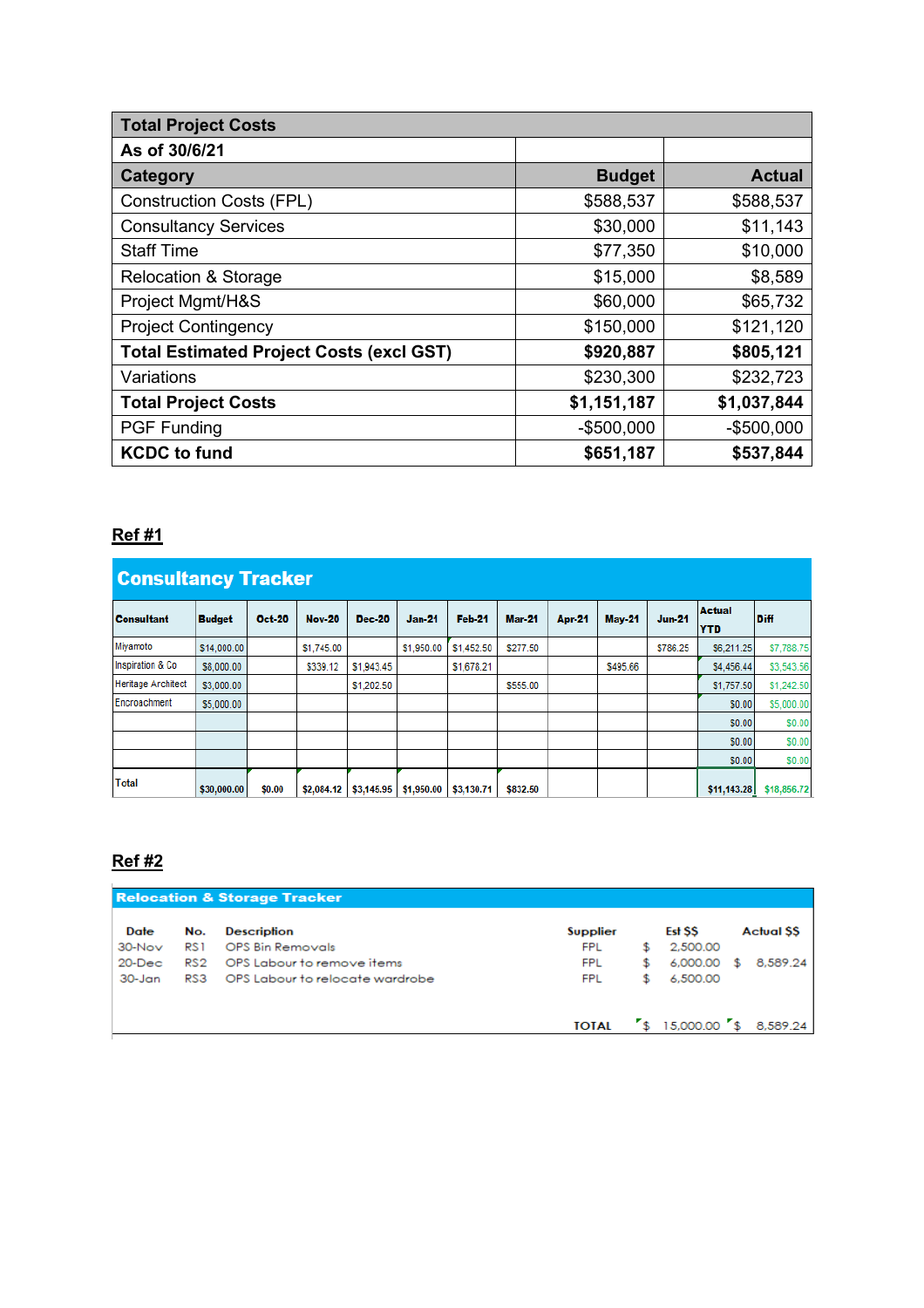# **Ref #3**

|            |     | <b>Project Mgmt/H&amp;S Tracker</b>    |                 |              |                        |     |                  |
|------------|-----|----------------------------------------|-----------------|--------------|------------------------|-----|------------------|
| Date       | No. | <b>Description</b>                     | <b>Supplier</b> |              | Est \$\$               |     | <b>Actual SS</b> |
| $31-Auq$   |     | plat4m Invoice                         | plat4m          | \$           | 5,400.00               | \$  | 5,400.00         |
| 30-Sep     |     | plat4m Invoice                         | plat4m          | \$           | 3,675.00               | \$  | 3,675.00         |
| $31-Oct$   |     | plat4m Invoice                         | plat4m          | \$.          | 7,250.00               | \$  | 7,250.00         |
| 30-Nov     |     | plat4m Invoice                         | plat4m          | \$           | 3,655.00               | \$  | 3,655.00         |
| 31-Dec     |     | plat4m Invoice                         | plat4m          | \$           | 6,000.00               | \$  | 5,396.00         |
| $31 - Jan$ |     | plat4m Invoice                         | plat4m          | \$           | 6,000.00               | \$  | 4,192.50         |
| 28-Feb     |     | plat4m Invoice                         | plat4m          | \$           | 6,000.00               | £   | 9,202.00         |
| 31-Mar     |     | plat4m Invoice                         | plat4m          | \$.          | 6,000.00               | £   | 7,568.00         |
| 30-Apr     |     | plat4m Invoice                         | plat4m          | \$           | 3,500.00               | £   | 3.139.00         |
| 31-May     |     | plat4m Invoice                         | plat4m          | \$           | 4,000.00               | £   | 3,354.00         |
| 30-Jun     |     | plat4m Invoice                         | plat4m          | \$           | 8,520.00               | \$  | 13,910.50        |
| 30-Jun     |     | Journal - Transferred to Otaki Players | plat4m          |              |                        | -\$ | 1,010.50         |
|            |     |                                        | <b>TOTAL</b>    | $\mathbf{I}$ | 60,000.00 \$ 65,731.50 |     |                  |

#### **Ref #4**

L

|                  |                  | <b>Contingency Tracker - KCDC</b>                    |                           |                                 |                            |
|------------------|------------------|------------------------------------------------------|---------------------------|---------------------------------|----------------------------|
| Date             | No.              | Description                                          | Supplier                  | Est \$\$                        | Actual \$\$                |
| 27-Nov           | CT1              | Asbestos Survey                                      | SQN                       | \$.<br>2,000.00                 | \$1,870.00                 |
| 27-Nov           | CT2              | Resource consent                                     | KCDC                      | 1,300.00<br>\$                  | \$<br>1,092.17             |
| 27-Nov           | CT3              | Wiring for Comms Egpt                                | Alpha                     | \$<br>4,500.00                  | \$<br>-                    |
| 27-Nov           | CT4              | Wiring for Public Wifi                               | <b>W</b> Nation           | 3,000.00<br>\$.                 | \$                         |
| 15-Nov           | CT10             | Poster printing                                      | Comms Team                | \$<br>805.00                    | \$<br>625.00               |
| 14-Dec<br>27-Nov | CT7<br>CT5       | Security monitoring                                  | Armourguard<br><b>FPL</b> | 600.00<br>\$<br>2,700.00<br>\$. | \$<br>484.00<br>\$2,667.06 |
| <b>TBC</b>       | CT9              | Upgrade bracing for back wall<br>Painting - Heritage | <b>FPL</b>                | \$<br>3,900.00                  | \$3,900.00                 |
| 18-Feb           | CT17             | Painting - Kitchen                                   | <b>FPL</b>                | 5,300.00<br>\$                  | \$5,300.00                 |
| 24-May           |                  | Painting - Back Roof                                 | <b>FPL</b>                | 1,700.00<br>\$                  | 1,700.00<br>\$.            |
| 24-May           |                  | Painting - Gate & handrail on ext fire exit          | <b>FPL</b>                | 1,000.00<br>\$                  | 1,000.00<br>\$.            |
| 24-May           |                  | Painting/Repairs - additional walls auditorium       | <b>FPL</b>                | 910.00<br>\$                    | 910.00<br>\$               |
| 24-May           |                  | Painting/Prep - Additional for Main doors            | <b>FPL</b>                | 2,254.00<br>\$.                 | \$2,254.00                 |
| 24-May           |                  | Painting/Prep - Fascia                               | <b>FPL</b>                | 1,050.00<br>\$                  | \$1,050.00                 |
| 24-May           |                  | Painting - Additional to right wall of stage area.   | FPL                       | 4,000.00<br>\$                  | \$4,000.00                 |
| 24-May           |                  | Painting/Plaster - additonal in lobby                | <b>FPL</b>                | 2,500.00<br>\$                  | \$2,500.00                 |
| 24-May           |                  | Painting - clear coat to additional door             | <b>FPL</b>                | \$<br>300.00                    | 300.00<br>\$               |
| 24-May           |                  | Polyurethene of main doors                           | <b>FPL</b>                | 1,344.00<br>\$                  | 1,344.00<br>\$.            |
| 24-May           |                  | Painting - Rear exterior Wall.                       | <b>FPL</b>                | 1,400.00<br>\$                  | 1,400.00<br>\$.            |
| 24-May           |                  | Painting - Project mgmt                              | <b>FPL</b>                | 4,823.70<br>\$                  | \$4,823.70                 |
| 18-Feb           | CT13             | Scaffolding extension (external)                     | FPL                       | 11,500.00<br>\$.                | \$12,483.42                |
| 18-Feb           | CT <sub>19</sub> | New ourtain for kitchen to lobby                     | <b>FPL</b>                | 1,401.84<br>\$                  | 1,401.84<br>\$.            |
| 14-Apr           | CT24             | Water egresss - Ladies bathroom                      | <b>FPL</b>                | 7,097.25<br>\$.                 | \$7,097.25                 |
| 24-May           |                  | Sewer Drain Works                                    | <b>FPL</b>                | 14,156.56<br>\$                 | \$14,156.56                |
| 24-May           |                  | Electrical Works                                     | FPL                       | \$10,854.79                     | \$10,854.79                |
| 14-Apr           | V20              | Room 16 Ceiling                                      | <b>FPL</b>                | 3,000.00<br>\$                  | \$ 3,415.50                |
|                  | V18              | Stage painting                                       | FPL                       | 2,000.00<br>\$                  | \$2,348.68                 |
| 14-Dec           | V17<br>V22       | Canopy<br>Mens Toilets - Paint/Vinyl                 | FPL<br>FPL                | \$15,000.00<br>3,000.00<br>\$   | \$15,022.26<br>\$3,644.78  |
|                  | V19              | Down pipes                                           | <b>FPL</b>                | 5,000.00<br>\$.                 | \$2,797.74                 |
|                  | V21              | Cabling/Handrails/Misc                               | <b>FPL</b>                | \$<br>4,000.00                  | \$3,789.72                 |
|                  |                  | <b>Bollards</b>                                      | <b>FPL</b>                | 2,200.00<br>\$                  | \$2,183.54                 |
|                  | V24              | Earthyworks                                          | <b>FPL</b>                | 2,650.00<br>\$.                 | \$2,649.24                 |
|                  |                  | Open Day                                             | Various                   | 5,000.00<br>\$                  | \$2,055.00                 |
|                  |                  |                                                      | <b>TOTAL</b>              | " \$132,247.14"                 | \$121,120.25               |